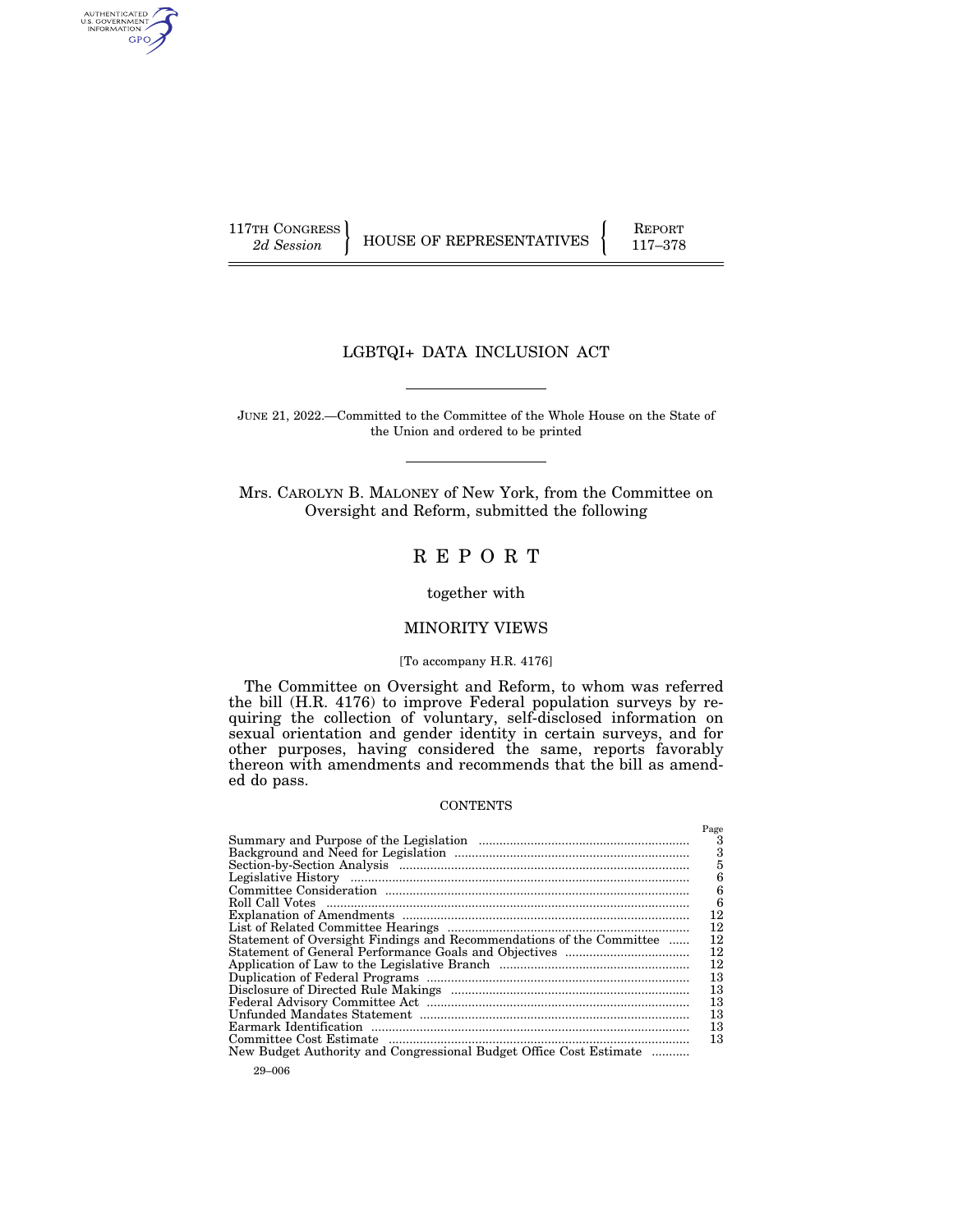Changes in Existing Law Made by the Bill, as Reported ..................................... 13 Supplemental, Minority, Additional, or Dissenting Views ................................... 14

The amendments are as follows:

Strike all after the enacting clause and insert the following:

**SECTION 1. SHORT TITLE.** 

This Act may be cited as the "LGBTQI+ Data Inclusion Act".

**SEC. 2. FINDINGS.** 

The Congress finds the following:<br>
(1) The National Academies on Sciences, Engineering, and Medicine<br>
(NASEM), in their 2022 report, found that complete and accurate demographic<br>
information on the LGBTQI+ community should (2) Comprehensive statistics are needed to inform public policy and Federal programs.

(3) The availability of data also has a critical role in ensuring that any disparities in areas like health outcomes, housing, and employment can be addressed.

(4) As of the March release of the NASEM report, limited Federal surveys collect data on sexual orientation and gender, with none currently measuring intersex populations.

#### **SEC. 3. REQUIREMENT TO COLLECT DATA ON SEXUAL ORIENTATION, GENDER IDENTITY, AND VARIATIONS IN SEX CHARACTERISTICS.**

(a) SURVEY REQUIREMENT.—Not later than 360 days after the date of the enactment of this Act, the head of any agency that collects information through a covered survey shall establish data standards that require, with regard to the survey, the following:

(1) REVIEW.—The review of existing data sets to determine in which data sets information about sexual orientation, gender identity, and variations in sex characteristics is not included.

(2) METHODS.—An identification of appropriate methods to include questions on sexual orientation, gender identity, and variations in sex characteristics in covered surveys that facilitate categorization and voluntary participation and preserve privacy and confidentiality.

(3) DATA COLLECTION.—The use of the appropriate methods identified in paragraph (2) to gather data on sexual orientation, gender identity, and variations in sex characteristics.

(4) ASSESSMENT.—The implementation of a process to routinely assess needed changes in covered survey methods related to asking questions on sexual orientation, gender identity, and variations in sex characteristics.

(1) DATA REPORTS,  $-Mot$  later than 3 years after the date of the enactment of this Act, any report published by an agency that relies on covered survey demographic data shall include information on sexual orientation, gender identity, and variations in sex characteristics.

(2) WAIVER.—The head of the statistical unit of an agency may waive the requirement under paragraph (1), on a case-by-case basis, if the standards and policies in subsection (c) can not be met.

(c) CONFIDENTIALITY.—Any information collected relating to the sexual orientation, gender identity, or variations in sex characteristics of a covered survey participant shall be maintained in accordance with applicable confidentiality and privacy laws, policies, and standards.

(d) APPLICABILITY.—

(1) CONSTRUCTION.—Nothing in this Act shall be construed to require an individual to disclose their sexual orientation, gender identity, or variations in sex characteristics to an agency.

(2) EXEMPTION FROM PENALTY.—An individual is not subject to any fine or other penalty for refusing to answer any survey question regarding gender identity, sexual orientation, or variations in sex characteristics, including any fine or penalty under subchapter II of chapter 7 of title 13, United States Code.

(e) RULE OF CONSTRUCTION.—Nothing in this section shall be construed to permit the use of information collected under this section in a manner that would adversely affect any individual.

(f) DEFINITIONS.—In this section: (1) AGENCY.—The term ''agency'' has the meaning given that term in section 551 of title 5, United States Code.

(2) COVERED SURVEY.—The term ''covered survey'' means a survey that includes demographic data in which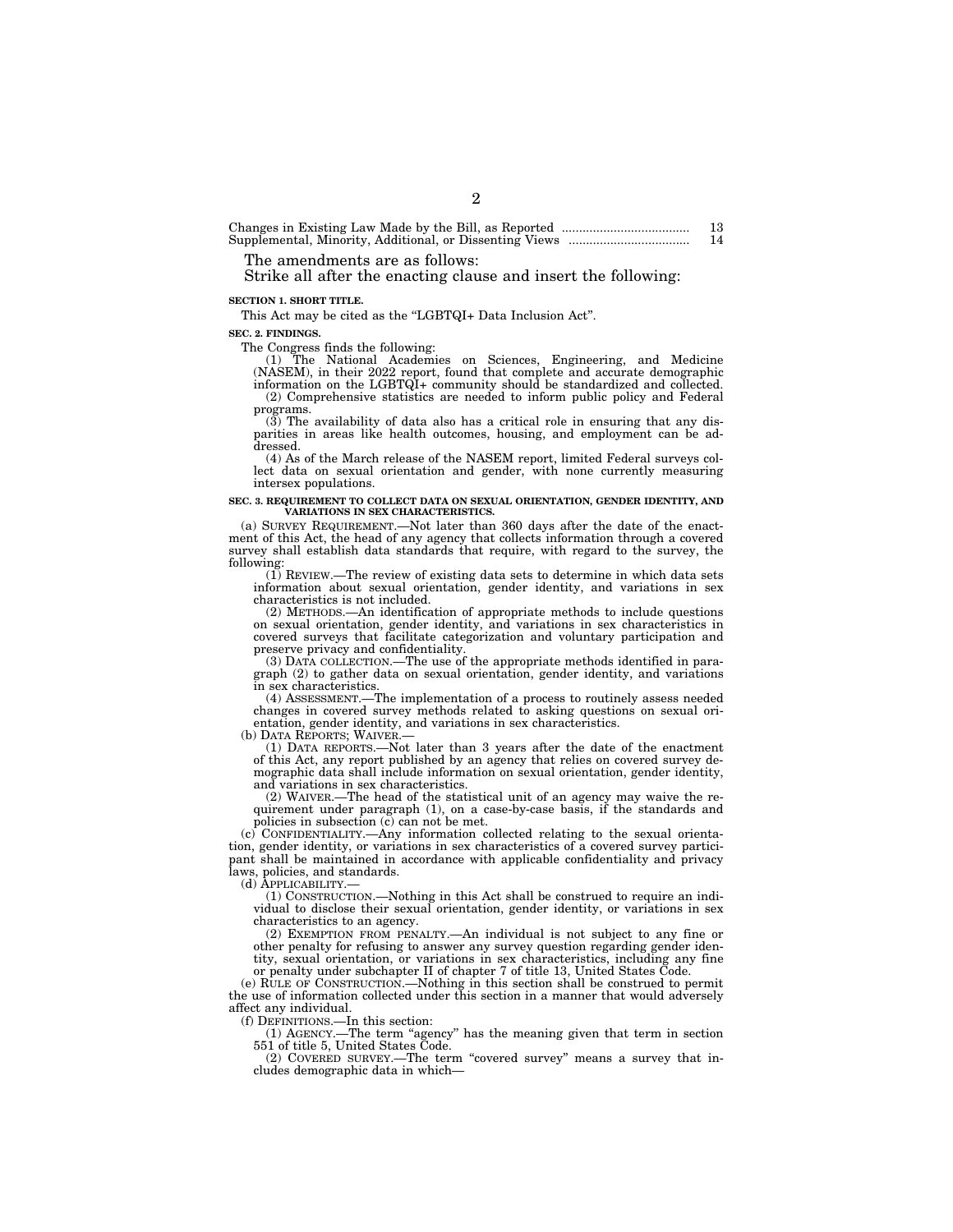(A) a subject self-reports information; or

(B) a knowledgeable proxy provides information about the subject or responds for all individuals in a household.

(3) DEMOGRAPHIC DATA.—The term ''demographic data'' means information about the race or ethnicity, sex, and age of a survey participant or population. (4) GENDER IDENTITY.—The term ''gender identity'' means the gender-related

identity, appearance, mannerism, or other gender-related characteristic of an individual, regardless of the designated sex at birth of the individual.

(5) SEXUAL ORIENTATION.—The term ''sexual orientation'' means how a person identifies in terms of their emotional, romantic, or sexual attraction, and includes identification as straight, heterosexual, gay, lesbian, or bisexual, among other terms.

(6) SURVEY.—The term ''survey'' means a data collection activity involving observation or a questionnaire for a sample of a population and includes the decennial census.

(7) VARIATIONS IN SEX CHARACTERISTICS.—The term ''variations in sex characteristics''—

(A) means a physical trait present at birth or naturally occurring at a later time (including genitals, gonads, hormone function, and chromosome patterns), that differ from normative expectations for male or female bodies regarding the development, appearance, or function of sex-related characteristics; and

(B) is sometimes referred to as intersex traits.

Amend the title so as to read:

A bill to improve Federal populations surveys by requiring the collection of voluntary, self-disclosed information on sexual orientation, gender identity, and variations in sex characteristics in certain surveys, and for other purposes.

### SUMMARY AND PURPOSE OF LEGISLATION

The LGBTQ Data Inclusion Act, H.R. 4176, would require federal agencies that collect demographic survey data to assess methods for incorporating questions about sexual orientation, gender identity (SOGI), and variations in sex characteristics into existing surveys within 360 days of enactment. The bill would also require any report published by an agency that relies on covered survey demographic data to include information on sexual orientation, gender identity, and variations in sex characteristics no later than three years after enactment.

Under the LGBTQI+ Data Inclusion Act, responses to inquiries regarding sexual orientation, gender identity, and variations in sex characteristics would be voluntary, and collected data would be subject to robust privacy and confidentiality standards.

### BACKGROUND AND NEED FOR LEGISLATION

Federal data collection informs a significant range of government functions and policies that affect the health, safety, and wellbeing of the entire United States population. Federal agencies that establish policies governing how people access health care, learn in classrooms, obtain stable housing, and navigate employment rely on data to set budgets and administer crucial programs.

Currently, more than 100 federal agencies engage in data collection, and no uniform policy requires the collection of data pertaining to LGBTQI+ people.1 While some federal surveys collect data on LGBTQI+ populations, this information is frequently piecemeal and falls short of representing the full universe of LGBTQI+

<sup>1</sup>Letter from David Stacy, Government Affairs Director, Human Rights Campaign, to Chair-woman Carolyn B. Maloney, Committee on Oversight and Reform (June 14, 2022).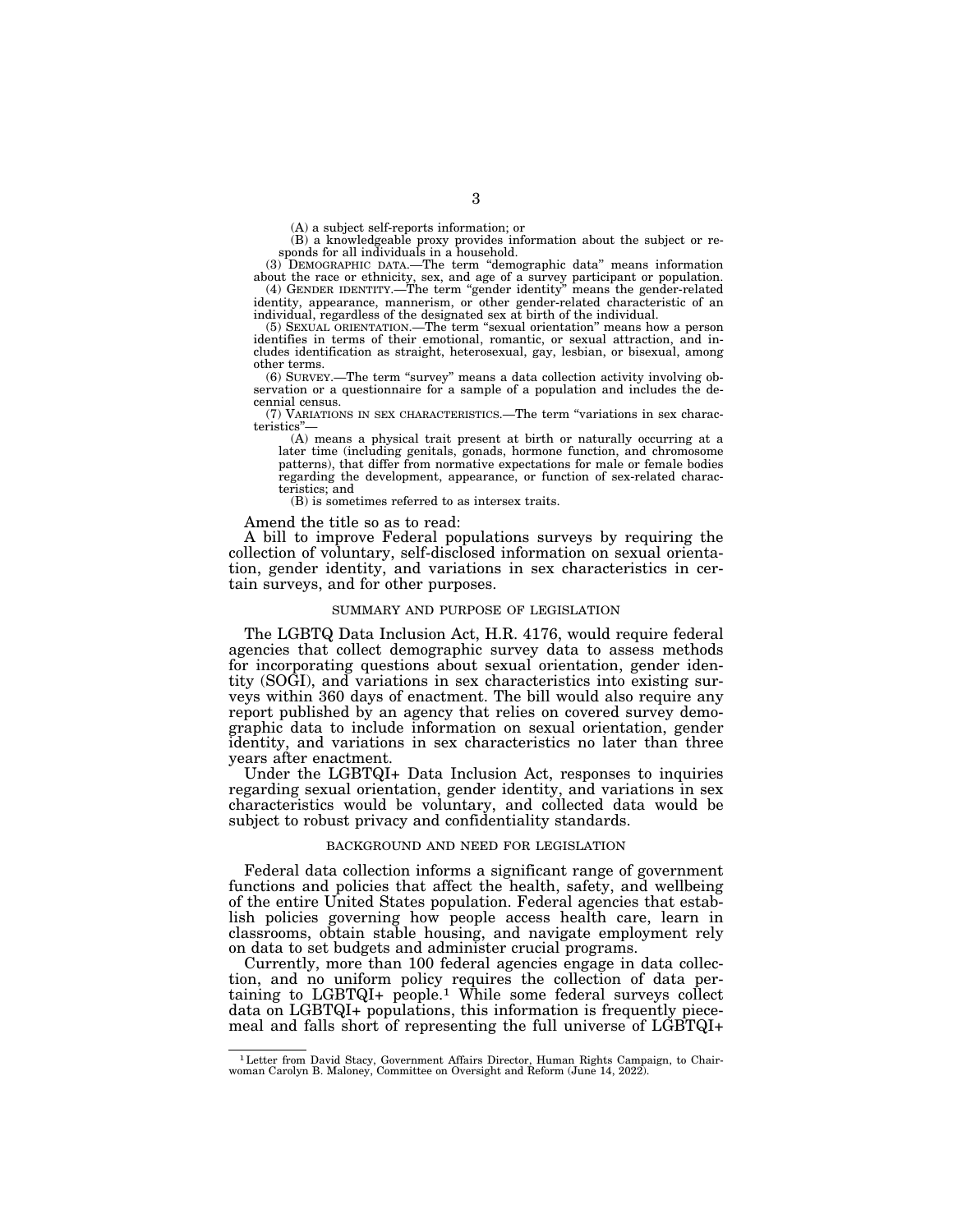communities.2 For example, while the American Community Survey poses questions regarding the identification of cohabitating same-sex couples, these questions capture fewer than 1 in  $\overline{6}$ LGBTQI+ people in the United States.3

According to a report released by the National Academies of Sciences, Engineering, and Medicine (NASEM), there is a significant gap in data collection for the LGBTQI+ community, which leads to a lack of programming and services for those within this community. There have been many changes within the LGBTQI+ community that have not been captured due to the lack of available data.4 NASEM also reports that government agencies and others need to change their data collection systems to better capture the needs of the community. As a result of gaps in data collection, federal policymakers have a limited understanding of the specific needs of LGBTQI+ people—limiting the ability of the federal government to develop tailored policy solutions for LGBTQI+ communities that have historically experienced health and economic inequities. While data is limited, existing research demonstrates that LGBTQI+ people experience disproportionate rates of poverty, unemployment, economic instability, housing insecurity, adverse mental and physical health outcomes, and discrimination.5 These inequities are even more significant for LGBTQI+ people of color, LGBTQI+ people with disabilities, and LGBTQI+ older adults.<sup>6</sup>

The LGBTQI+ Data Inclusion Act would establish a uniform requirement for all federal data collection agencies to determine and implement methods for collecting data pertaining to LGBTQI+ populations in their surveys. By facilitating the collection of voluntary, self-disclosed demographic data on sexual orientation, gender identity, and variations in sex characteristics, the bill would equip policymakers with the tools necessary to understand and address specific challenges that LGBTQI+ people face.

The LGBTQI+ Data Inclusion Act strikes a balance between mandatory inclusion of data pertaining to sexual orientation, gender identity, and variations in sex characteristics, while making

 $2$  Letter from Center for American Progress et al. to Chairwoman Carolyn B. Maloney, Committee on Oversight and Reform, and Congressman Ral Grijalva (June 14, 2022).

mittee on Oversight and Reform, and Congressman Ral Grijalva (June 14, 2022).<br><sup>3</sup> Center for American Progress, Collecting Data About LGBTQI+ and Other Sexual and Gen-<br>der-Diverse Communities (May 24, 2022) (online at www.

data-about-lgbtqi-and-other-sexual-and-gender-diverse-communities/).<br>"National Academies of Sciences, Engineering, and Medicine, *New Report Calls for More Com-*<br>prehensive Data on LGBTQI+ Well-Being (Oct. 2020) (on

news/2020/10/new-report-calls-for-more-comprehensive-data-on-lgbtqi-well-being).<br>  $^{5}$ Williams Institute, *LGBT Poverty in the United States:* A St*udy of Differences Between Sexual Orientation and Gender Identity Groups* Williams Institute, *LGBT People and Housing Affordability, Discrimination, and Homelessness*<br>(Apr. 2020) (online at https://williamsinstitute.law.ucla.edu/publications/lgbt-housing-instability/<br>); Laetitia Zeeman and Kay ities for People with Intersex Variance, International Journal of Environmental Research and<br>Public Health (2020); Center for American Progress, The State of the LGBTQ Community in<br>2020: A National Public Opinion Study (Oc ticle/state-lgbtq-community-2020/). 6 Center for American Progress, *LGBTQ People of Color Encounter Heightened Discrimination* 

<sup>(</sup>June 24, 2021) (online at www.americanprogress.org/article/lgbtq-people-color-encounter-height-<br>ened-discrimination/); Center for American Progress, *The United States Must Advance Economic*<br>Security for Disabled LGBTQ1+ ticle/united-states-must-advance-economic-security-disabled-lgbtqi-workers/); Center for American Progress, *Protecting and Advancing Health Care for Transgender Adult Communities* (Aug. 18, 2021) (online at www.americanprogress.org/article/protecting-advancing-health-caretransgender-adult-communities/).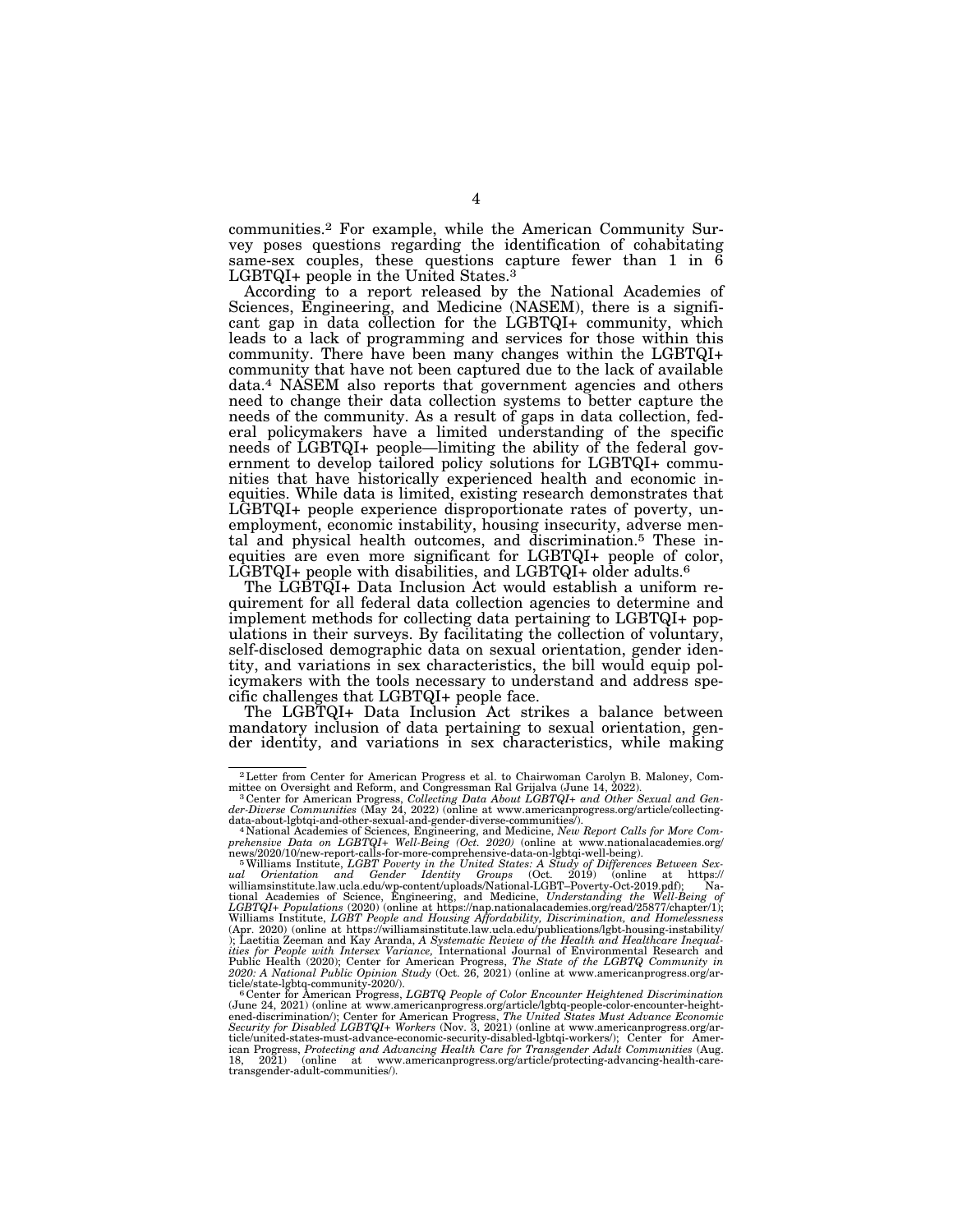questions non-mandatory for respondents and preserving privacy and confidentiality standards necessary to prevent personal identification of any individual. The bill would also establish a waiver process for the heads of statistical units at agencies with data collection responsibilities to waive the requirements on a case-by-case basis.

### SECTION-BY-SECTION ANALYSIS

## *Section 1. Short title*

## The short title is the "LGBTQI+ Data Inclusion Act."

### *Sec. 2. Findings*

The National Academies of Sciences, Engineering, and Medicine reported that complete and accurate demographic data on LGBTQI+ individuals should be standardized and collected because comprehensive statistics are needed to inform public policy and federal programs. Data availability is important in ensuring that disparities can be addressed. There are limited federal surveys that collect data on sexual orientation and gender, with none measuring intersex populations.

## *Sec. 3. Requirement to collect data on sexual orientation, gender identity, and variations in sex characteristics*

*(a) Survey Requirement.* This subsection would require agencies to review existing data sets within one year of enactment to determine where information on sexual orientation, gender identity, and variations in sex characteristics are not included. Agencies would then be required to identify and employ appropriate methods to include questions on sexual orientation, gender identity, and variations in sex characteristics in covered surveys that allow for voluntary participation and protect privacy and confidentiality. Agencies would also be required to routinely assess needed changes in their data collection methods.

(b) *Data Reports; Waiver.* This subsection would require that information on sexual orientation, gender identity, and variations in sex characteristics must be included in any report released by an agency that relies on covered survey demographic data must include no later than three years after the enactment. On a case-bycase basis, the head of the statistical unit of an agency would be permitted to waive the report requirement if privacy and confidentiality standards could not be met.

(c) *Confidentiality.* This subsection would ensure that any information collected regarding the sexual orientation, gender identity, or variations in sex characteristics of a respondent would be maintained in accordance with applicable confidentiality and privacy laws, policies, and standards.

(d) *Applicability.* This subsection clarifies that individuals are not required to disclose their sexual orientation, gender identity, or variations in sex characteristics and will not face any penalties, including fines, for choosing not to answer any survey questions related to their sexual orientation, gender identity, or variations in sex characteristics.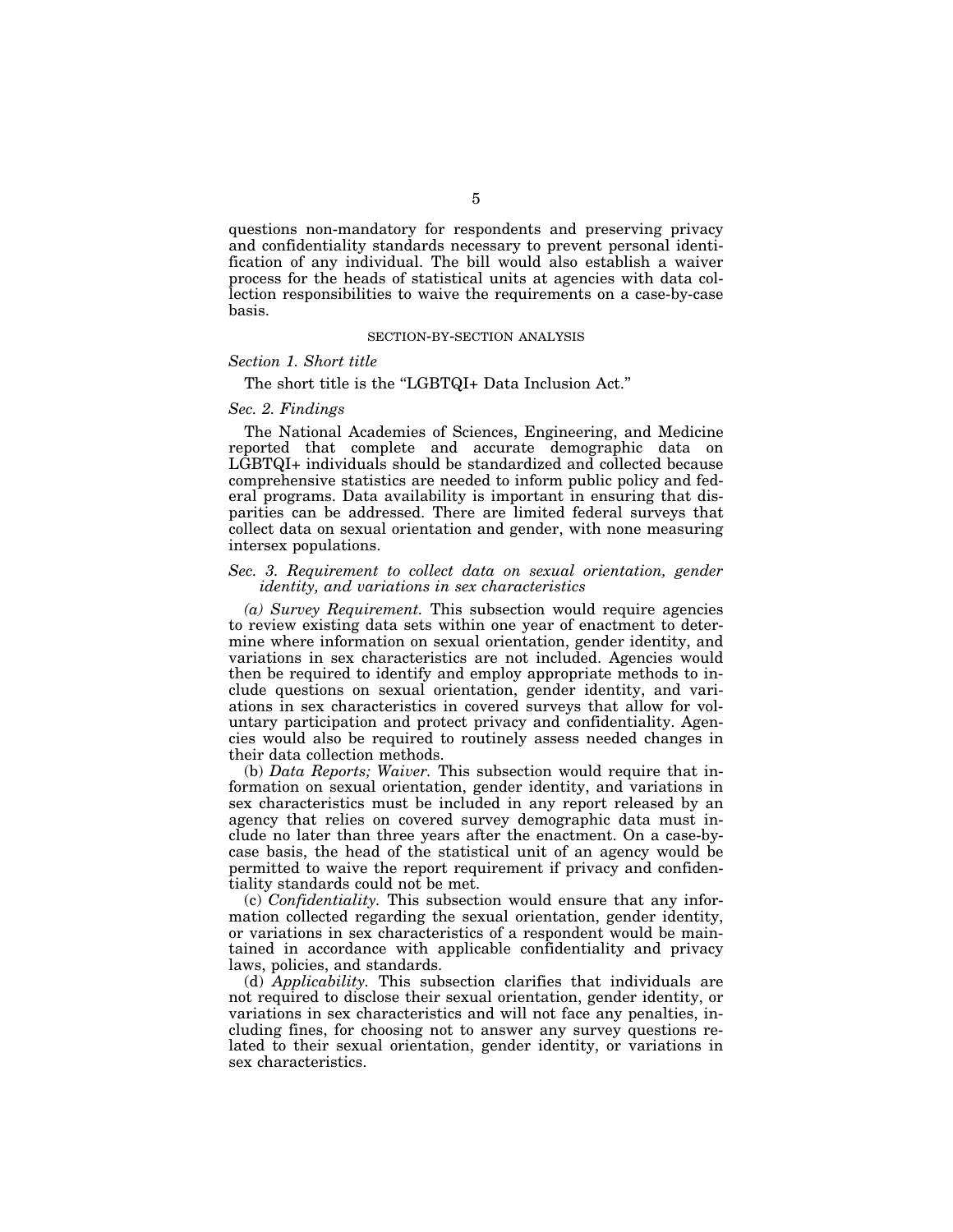(e) *Rule of Construction.* The data collected using these surveys would not be used in a way that would adversely impact the participant or any individual.

(f) *Definitions.* This section defines specific terms within the bill as follows:

*Agency* is defined as each authority of the government of the United States, whether or not it is subject to review by another agency:

*Covered* survey means a survey that includes demographic data that is self-reported or provided by a knowledgeable proxy;

*Demographic data* is defined as information about the race or ethnicity, sex, and age of a survey participant or population;

*Gender identity* means the gender-related identity, appearance, mannerism, or other gender-related characteristic of an individual, regardless of an individual's designated sex at birth;

*Sexual orientation* is defined as how an individual identifies regarding their emotional, romantic, or sexual attraction, and includes identification as straight, heterosexual, gay, lesbian, or bisexual, among other terms.

*Survey,* means data collection involving observation or a questionnaire for a sample of a population including the decennial census;

*Variations in sex characteristics* is defined as a physical trait present at birth or naturally occurring later in life, that differ from normative expectations for male or female bodies regarding the development, appearance, or function of sex-related characteristics.

### LEGISLATIVE HISTORY

Representative Grijalva introduced H.R. 4176, the LGBTQ Data Inclusion Act, on June 25, 2021. The bill was referred to the Committee on Oversight and Reform. Senator Baldwin introduced the Senate companion bill (S. 2287) which was referred to the Committee on Homeland Security and Governmental Affairs.

### COMMITTEE CONSIDERATION

On June 14, 2022, the Committee met in open session and, with a quorum being present, ordered the bill favorably reported by a roll call vote of 23 ayes and 16 noes.

### ROLL CALL VOTES

There were five roll call votes during consideration of H.R. 4176 on the following measures:

The amendment to the ANS offered by Rep. Biggs was not adopted.

The amendment #1 to the ANS offered by Rep. Cloud was not adopted.

The amendment #2 to the ANS offered by Rep. Cloud was not adopted.

The amendment to the ANS offered by Rep. Grothman was not adopted.

H.R. 4176, as amended, was favorably reported to the House.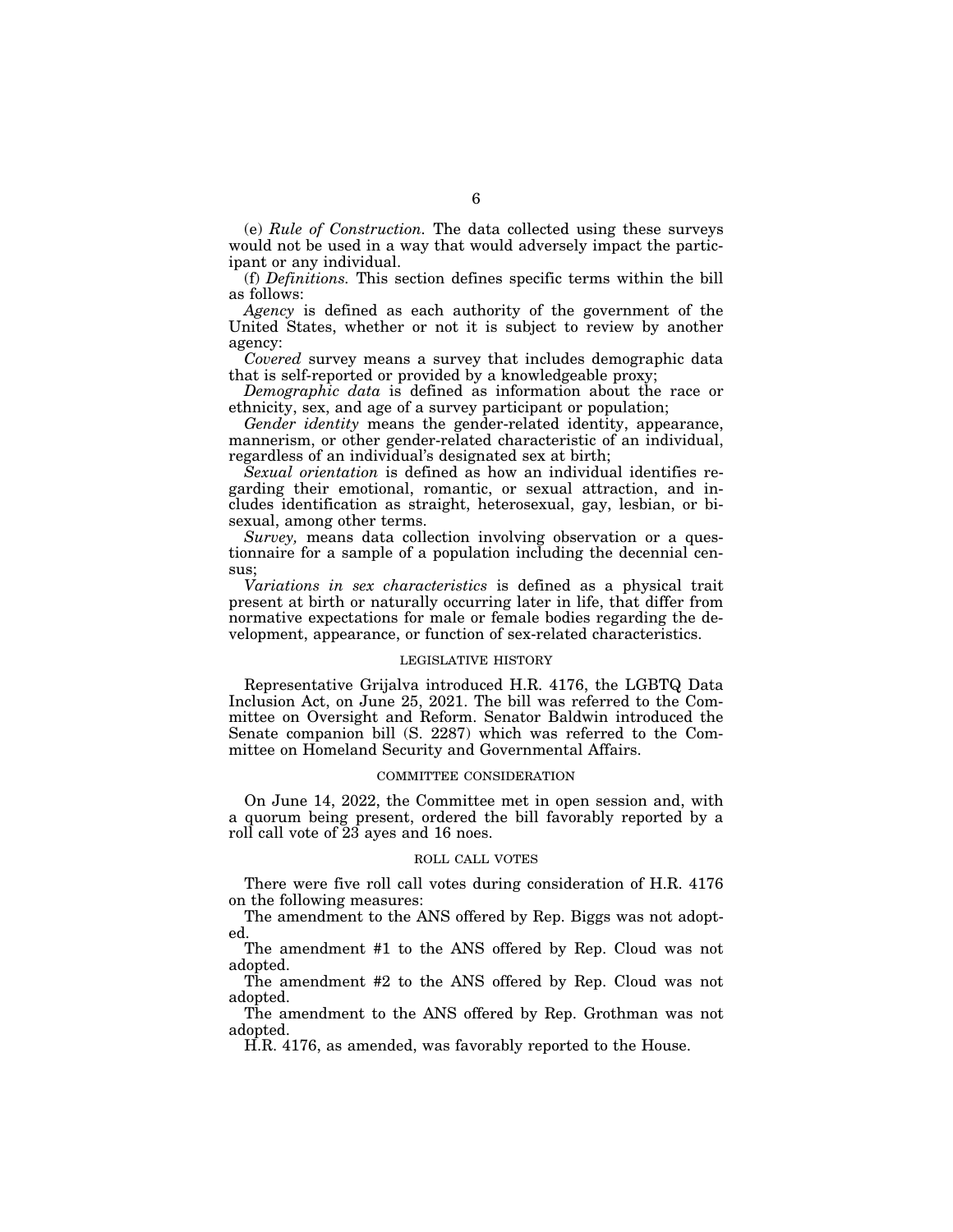## **117TH CONGRESS**

## RATIO 25-19

# ROLL CALL

|               | Vote on: Rep. Biggs Amendment to ANS to H.R. 4176, The LGBTQ+ Data Inclusion Act |
|---------------|----------------------------------------------------------------------------------|
| Date: 6-14-22 | <b>VOTE #: 1</b>                                                                 |

| 6-14-22<br><b>VOTE #: 1</b><br>Date: |     |          |          |                                    |      |     |         |  |
|--------------------------------------|-----|----------|----------|------------------------------------|------|-----|---------|--|
| Democrats                            | Aye | No       | Present  | Republicans                        | Aye. | No. | Present |  |
| MS. MALONEY (NY)<br>(Chairwoman)     |     | х        |          | MR. COMER (KY)<br>(Ranking Member) | х    |     |         |  |
| MS. NORTON (DC)                      |     | x        |          | MR. JORDAN (OH)                    |      |     |         |  |
| MR. LYNCH (MA)                       |     | x        |          | MS. FOXX (NC)                      | x    |     |         |  |
| MR. COOPER (TN)                      |     | χ        |          | MR. HICE (GA)                      | x    |     |         |  |
| MR. CONNOLLY (VA)                    |     | х        |          | MR. GROTHMAN (WI)                  | x    |     |         |  |
| MR. KRISHNAMOORTHI (IL)              |     | x        |          | MR. CLOUD (TX)                     | x    |     |         |  |
| MR. RASKIN (MD)                      |     | x        |          | MR. GIBBS (OH)                     | x    |     |         |  |
| MR. KHANNA (CA)                      |     | x        |          | MR. HIGGINS (LA)                   | x    |     |         |  |
| MR. MFUME (MD)                       |     | x        |          | MR. NORMAN (SC)                    | x    |     |         |  |
| MS. OCASIO-CORTEZ (NY)               |     | x        |          | MR. SESSIONS (TX)                  |      |     |         |  |
| MS. TLAIB (MI)                       |     | x        |          | MR. KELLER (PA)                    | x    |     |         |  |
| MS. PORTER (CA)                      |     | х        |          | MR. BIGGS (AZ)                     | x    |     |         |  |
| MS. BUSH (MO)                        |     | x        |          | MR. CLYDE (GA)                     | x    |     |         |  |
| MS. BROWN (OH)                       |     | x        |          | MS. MACE (SC)                      |      |     |         |  |
| MR. DAVIS (IL)                       |     | x        |          | MR. FRANKLIN (FL)                  | x    |     |         |  |
| MS. WASSERMAN SCHULTZ (FL)           |     | x        |          | <b>MR. LATURNER (KS)</b>           | x    |     |         |  |
| MR. WELCH (VT)                       |     | x        |          | MR. FALLON (TX)                    | x    |     |         |  |
| MR. JOHNSON (GA)                     |     | x        |          | MS. HERRELL (NM)                   | x    |     |         |  |
| MR. SARBANES (MD)                    |     | x        |          | MR. DONALDS (FL)                   | x    |     |         |  |
| MS. SPEIER (CA)                      |     |          |          | <b>VACANCY</b>                     |      |     |         |  |
| MS. KELLY (IL)                       |     | х        |          |                                    |      |     |         |  |
| MS. LAWRENCE (MI)                    |     | x        |          |                                    |      |     |         |  |
| MR. DESAULNIER (CA)                  |     | X        |          |                                    |      |     |         |  |
| MR. GOMEZ (CA)                       |     | x        |          |                                    |      |     |         |  |
| MS. PRESSLEY (MA)                    |     | x        |          |                                    |      |     |         |  |
| Roll Call Totals:<br>Ayes: 16        |     | Nays: 24 | Present: |                                    |      |     |         |  |

**Passed:** Failed: \_\_ x \_\_

**(REVISED 1-25-2022)**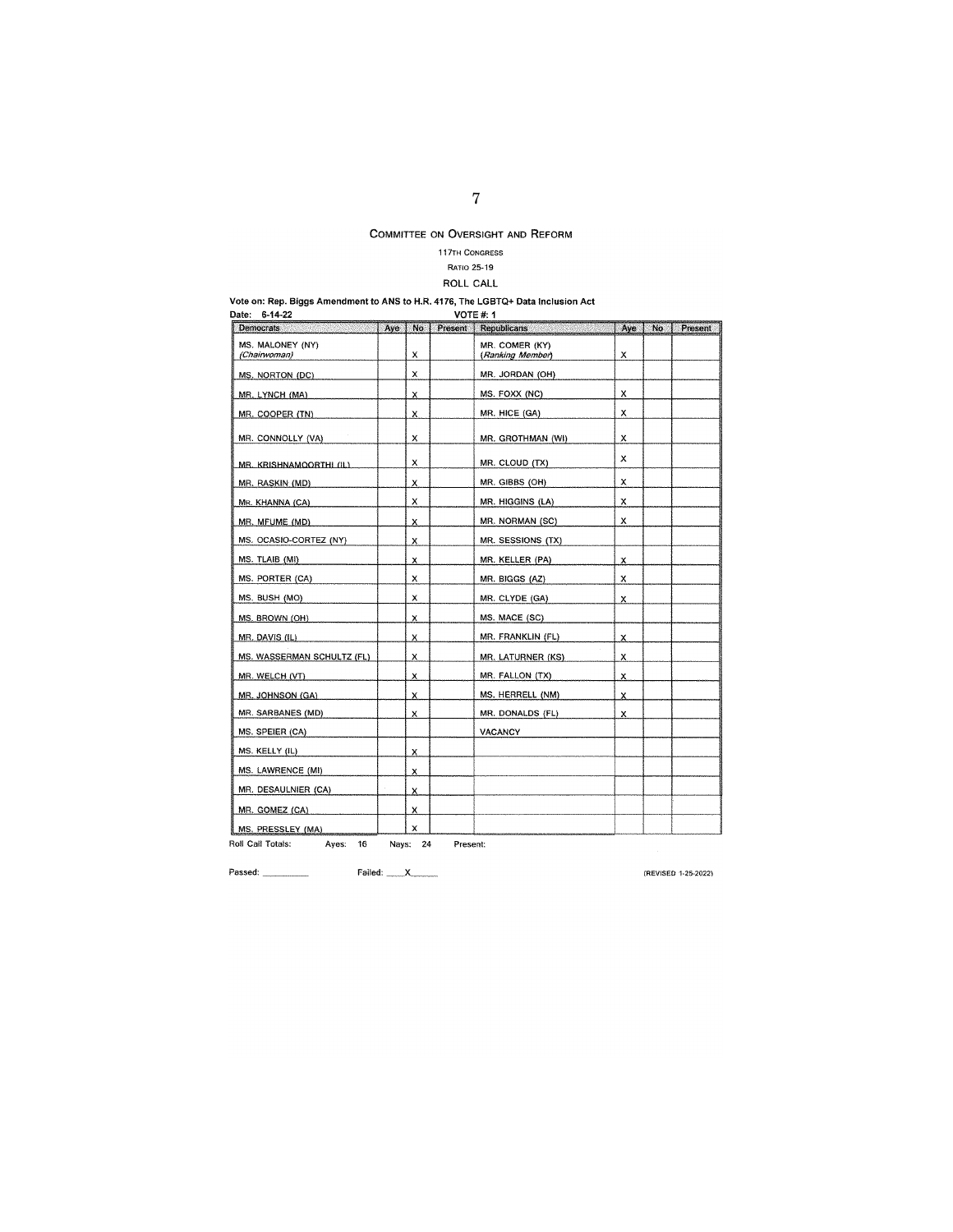## **117TH CONGRESS**

## RATIO 25-19

# ROLL CALL

# Vote on: Rep. Cloud #1 Amendment to the **ANS** to H.R. 4176,the LGBTQ+ Data Inclusion Act Date: 6-14-22 VOTE#· 2

| Democrats                                             | Aye | <b>No</b>     |          | Present   Republicans              | Aye | No. | Present |
|-------------------------------------------------------|-----|---------------|----------|------------------------------------|-----|-----|---------|
| MS. MALONEY (NY)<br>(Chairwoman)                      |     | х             |          | MR. COMER (KY)<br>(Ranking Member) | x   |     |         |
| MS. NORTON (DC)                                       |     | x             |          | MR. JORDAN (OH)                    |     |     |         |
| MR. LYNCH (MA)                                        |     | x             |          | MS. FOXX (NC)                      | x   |     |         |
| MR. COOPER (TN)                                       |     | х.            |          | MR. HICE (GA)                      | х   |     |         |
| MR. CONNOLLY (VA)                                     |     | x             |          | MR. GROTHMAN (WI)                  | x   |     |         |
| MR. KRISHNAMOORTHI (IL)                               |     | x             |          | MR. CLOUD (TX)                     | x   |     |         |
| MR. RASKIN (MD)                                       |     | x             |          | MR. GIBBS (OH)                     | x   |     |         |
| MR. KHANNA (CA)                                       |     |               |          | MR. HIGGINS (LA)                   | x   |     |         |
| MR. MFUME (MD)                                        |     |               |          | MR. NORMAN (SC)                    | x   |     |         |
| MS. OCASIO-CORTEZ (NY)                                |     | X.            |          | MR. SESSIONS (TX)                  |     |     |         |
| MS. TLAIB (MI)                                        |     | x             |          | MR. KELLER (PA)                    | x   |     |         |
| MS. PORTER (CA)                                       |     | x             |          | MR. BIGGS (AZ)                     | x   |     |         |
| MS. BUSH (MO)                                         |     | x             |          | MR. CLYDE (GA)                     | x   |     |         |
| MS. BROWN (OH)                                        |     | x             |          | MS. MACE (SC)                      |     |     |         |
| $MR$ , DAVIS $(IL)$                                   |     | x             |          | MR. FRANKLIN (FL)                  | х   |     |         |
| MS. WASSERMAN SCHULTZ (FL)                            |     | X.            |          | MR. LATURNER (KS)                  | х   |     |         |
| MR. WELCH (VT)                                        |     | x             |          | MR. FALLON (TX)                    | x   |     |         |
| MR. JOHNSON (GA)                                      |     | x             |          | MS. HERRELL (NM)                   | x   |     |         |
| MR. SARBANES (MD)                                     |     | x             |          | MR. DONALDS (FL)                   | x   |     |         |
| MS. SPEIER (CA)                                       |     |               |          | <b>VACANCY</b>                     |     |     |         |
| MS. KELLY (IL)                                        |     | x             |          |                                    |     |     |         |
| MS. LAWRENCE (MI)                                     |     | x             |          |                                    |     |     |         |
| MR. DESAULNIER (CA)                                   |     | x             |          |                                    |     |     |         |
| MR. GOMEZ (CA)                                        |     | х             |          |                                    |     |     |         |
| MS. PRESSLEY (MA)<br>16<br>Roll Call Totals:<br>Ayes: |     | x<br>Nays: 22 | Present: |                                    |     |     |         |

**Passed:** Failed: \_\_ <sup>x</sup>\_\_ **(REVISED 1-25-2022)**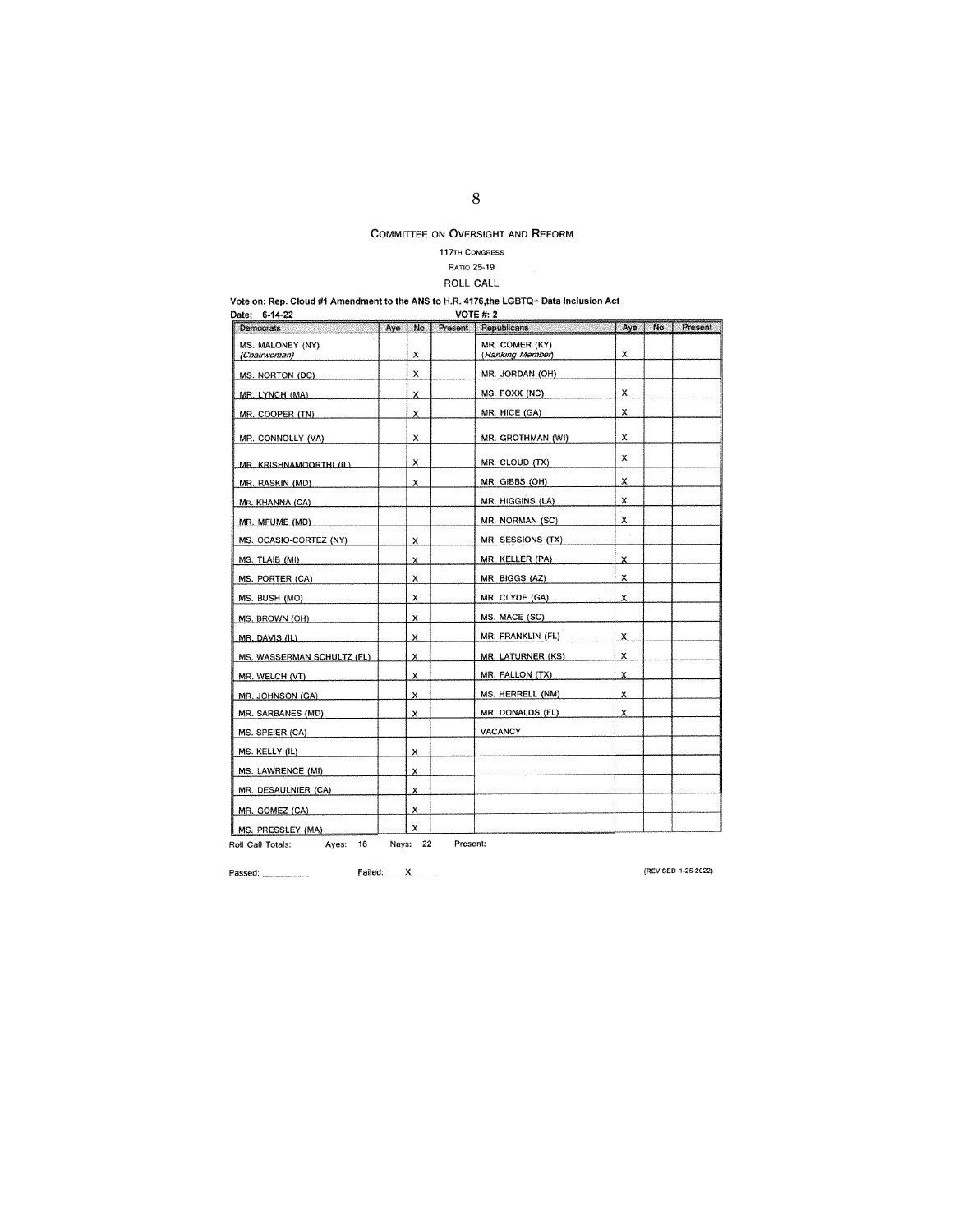## **117TH CONGRESS**

## RATIO 25-19

## ROLL CALL

#### Vote on: Rep. Cloud #2 Amendment to the ANS to H.R. 4176, the LGBTQ+ Data Inclusion Act

| $6 - 14 - 22$<br><b>VOTE #: 3</b><br>Date: |     |          |          |                                    |     |     |         |  |  |
|--------------------------------------------|-----|----------|----------|------------------------------------|-----|-----|---------|--|--|
| Democrats                                  | Aye | No       | Present  | Republicans                        | Aye | No. | Present |  |  |
| MS. MALONEY (NY)<br>(Chairwoman)           |     | x        |          | MR. COMER (KY)<br>(Ranking Member) | x   |     |         |  |  |
| MS. NORTON (DC)                            |     | x        |          | MR. JORDAN (OH)                    |     |     |         |  |  |
| MR. LYNCH (MA)                             |     | х        |          | MS. FOXX (NC)                      | x   |     |         |  |  |
| MR. COOPER (TN)                            |     | x        |          | MR. HICE (GA)                      | x   |     |         |  |  |
| MR. CONNOLLY (VA)                          |     | x        |          | MR. GROTHMAN (WI)                  | x   |     |         |  |  |
| MR. KRISHNAMOORTHI (IL)                    |     | х        |          | MR. CLOUD (TX)                     | x   |     |         |  |  |
| MR. RASKIN (MD)                            |     | x        |          | MR. GIBBS (OH)                     | x   |     |         |  |  |
| MR. KHANNA (CA)                            |     |          |          | MR. HIGGINS (LA)                   | x   |     |         |  |  |
| MR. MFUME (MD)                             |     | x        |          | MR. NORMAN (SC)                    | x   |     |         |  |  |
| MS. OCASIO-CORTEZ (NY)                     |     | x        |          | MR. SESSIONS (TX)                  |     |     |         |  |  |
| MS. TLAIB (MI)                             |     | х        |          | MR. KELLER (PA)                    | x   |     |         |  |  |
| MS. PORTER (CA)                            |     | x        |          | MR. BIGGS (AZ)                     | x   |     |         |  |  |
| MS. BUSH (MO)                              |     | x        |          | MR. CLYDE (GA)                     | x   |     |         |  |  |
| MS. BROWN (OH)                             |     | x        |          | MS. MACE (SC)                      |     |     |         |  |  |
| MR. DAVIS (IL)                             |     | x        |          | MR. FRANKLIN (FL)                  | x   |     |         |  |  |
| MS. WASSERMAN SCHULTZ (FL)                 |     | x        |          | MR. LATURNER (KS)                  | x   |     |         |  |  |
| MR. WELCH (VT)                             |     | x        |          | MR. FALLON (TX)                    | x   |     |         |  |  |
| MR. JOHNSON (GA)                           |     | x        |          | MS. HERRELL (NM)                   | x   |     |         |  |  |
| MR. SARBANES (MD)                          |     | x        |          | MR. DONALDS (FL)                   | x   |     |         |  |  |
| MS. SPEIER (CA)                            |     |          |          | VACANCY                            |     |     |         |  |  |
| MS. KELLY (IL)                             |     | x        |          |                                    |     |     |         |  |  |
| MS. LAWRENCE (MI)                          |     | x        |          |                                    |     |     |         |  |  |
| MR. DESAULNIER (CA)                        |     | X        |          |                                    |     |     |         |  |  |
| MR. GOMEZ (CA)                             |     | x        |          |                                    |     |     |         |  |  |
| MS. PRESSLEY (MA)                          |     | X        |          |                                    |     |     |         |  |  |
| Roll Call Totals:<br>Ayes:<br>16           |     | Nays: 23 | Present: |                                    |     |     |         |  |  |

**Passed: (REVISED 1 ·25-2022)**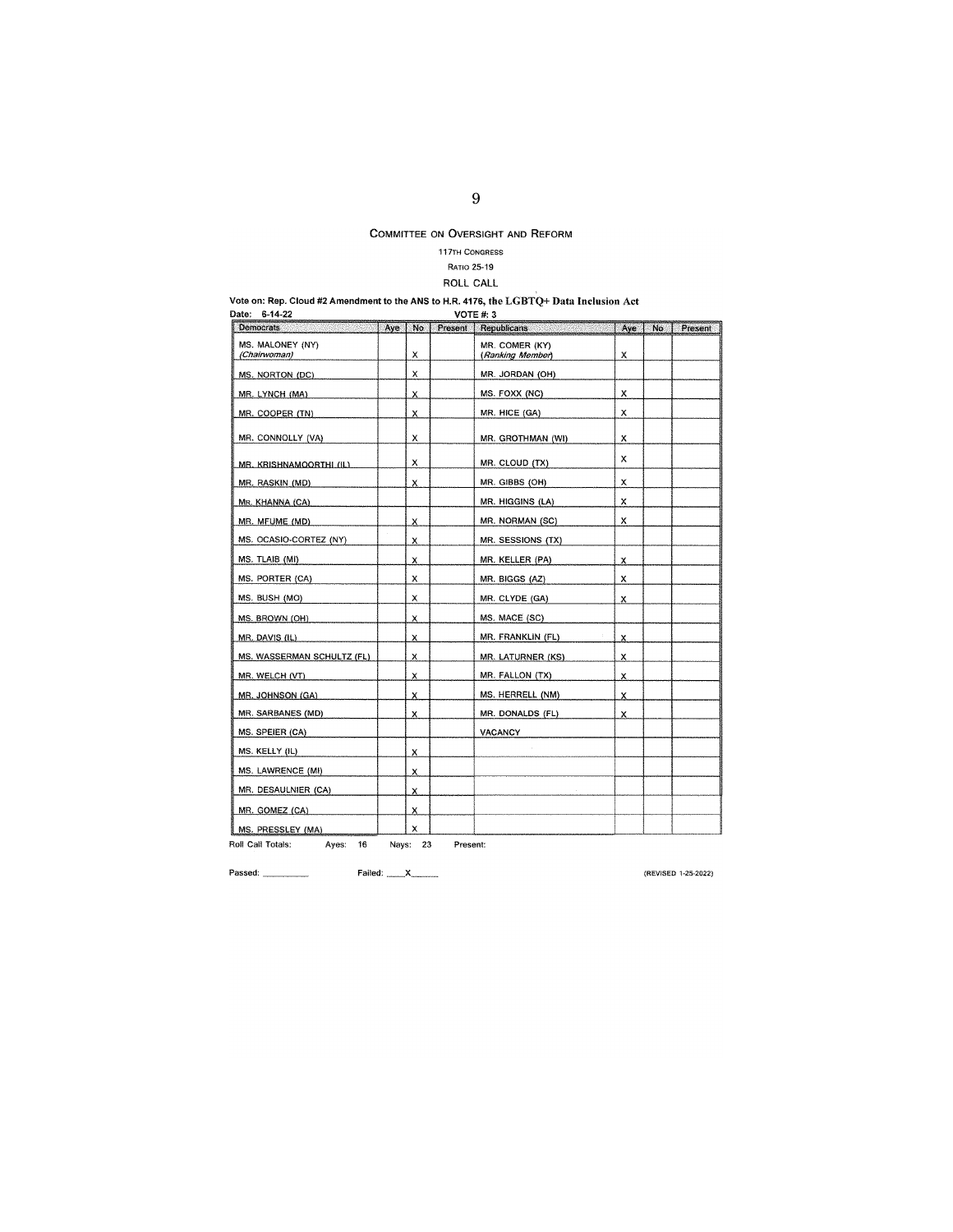## **117TH CONGRESS**

## RATIO 25-19

## ROLL CALL

#### Vote on: Rep. Grothman Amendment the ANS to H.R. 4176, the LGBTQ+ Data Inclusion Act

| 6-14-22<br>Date:                 |       |    | <b>VOTE #: 4</b> |                                    |     |    |         |
|----------------------------------|-------|----|------------------|------------------------------------|-----|----|---------|
| Democrats<br>San ya Tari         | Aye   | No | Present          | Republicans                        | Aye | No | Present |
| MS. MALONEY (NY)<br>(Chairwoman) |       | x  |                  | MR. COMER (KY)<br>(Ranking Member) | x   |    |         |
| <b>MS. NORTON (DC)</b>           |       | x  |                  | MR. JORDAN (OH)                    |     |    |         |
| MR. LYNCH (MA)                   |       | x  |                  | MS. FOXX (NC)                      | x   |    |         |
| MR. COOPER (TN)                  |       | x  |                  | MR. HICE (GA)                      | x   |    |         |
| MR. CONNOLLY (VA)                |       | x  |                  | MR. GROTHMAN (WI)                  | х   |    |         |
| MR. KRISHNAMOORTHI (IL).         |       | x  |                  | MR. CLOUD (TX)                     | x   |    |         |
| MR. RASKIN (MD)                  |       | x  |                  | MR. GIBBS (OH)                     | x   |    |         |
| MR. KHANNA (CA)                  |       |    |                  | MR. HIGGINS (LA)                   | x   |    |         |
| MR. MFUME (MD)                   |       | x  |                  | MR. NORMAN (SC)                    | x   |    |         |
| MS. OCASIO-CORTEZ (NY)           |       | x  |                  | MR. SESSIONS (TX)                  |     |    |         |
| MS. TLAIB (MI)                   |       | x  |                  | MR. KELLER (PA)                    | x   |    |         |
| MS. PORTER (CA)                  |       | x  |                  | MR. BIGGS (AZ)                     | х   |    |         |
| MS. BUSH (MO)                    |       | x  |                  | MR. CLYDE (GA)                     | X   |    |         |
| MS. BROWN (OH)                   |       | x  |                  | MS. MACE (SC)                      |     |    |         |
| MR. DAVIS (IL)                   |       | x  |                  | MR. FRANKLIN (FL)                  | X.  |    |         |
| MS. WASSERMAN SCHULTZ (FL)       |       | x  |                  | <b>MR. LATURNER (KS)</b>           | x   |    |         |
| MR. WELCH (VT)                   |       | x  |                  | MR. FALLON (TX)                    | x   |    |         |
| MR. JOHNSON (GA)                 |       | x  |                  | MS. HERRELL (NM)                   | x   |    |         |
| MR. SARBANES (MD)                |       | x  |                  | MR. DONALDS (FL)                   | x   |    |         |
| MS. SPEIER (CA)                  |       |    |                  | <b>VACANCY</b>                     |     |    |         |
| MS. KELLY (IL)                   |       | x  |                  |                                    |     |    |         |
| MS. LAWRENCE (MI)                |       | X. |                  |                                    |     |    |         |
| MR. DESAULNIER (CA)              |       | x  |                  |                                    |     |    |         |
| MR. GOMEZ (CA)                   |       | x  |                  |                                    |     |    |         |
| MS. PRESSLEY (MA)                |       | x  |                  |                                    |     |    |         |
| Roll Call Totals:<br>Aves:<br>16 | Nays: | 23 | Present:         |                                    |     |    |         |

**Passed:** Failed: \_\_ x \_\_

**(REVISED 1·25~2022)**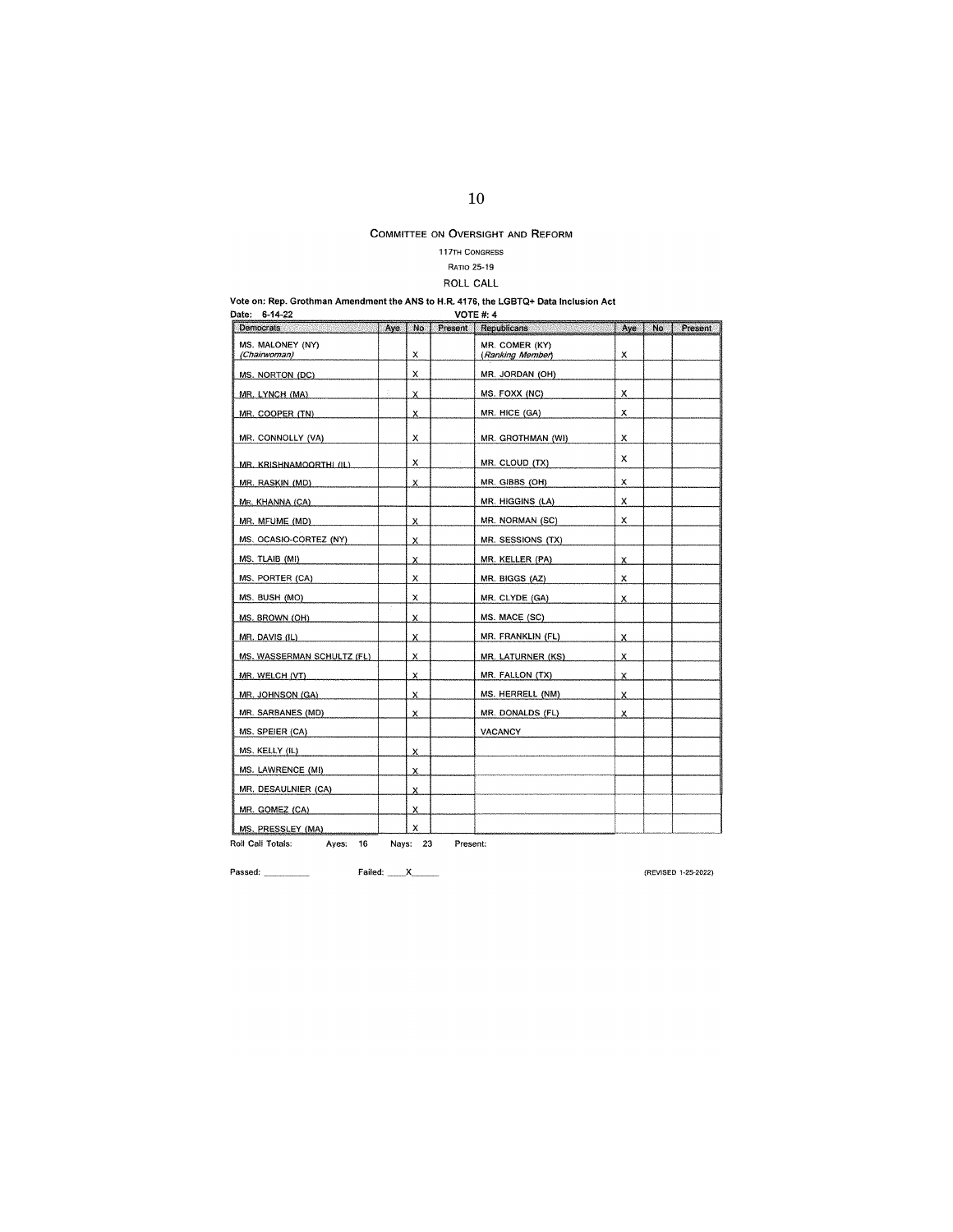## **117TH CONGRESS**

## RATIO 25-19

## ROLL CALL

Vote on: H.R. 4176,the LGBTQ+ Data Inclusion Act, as amended

| <b>VOTE #: 5</b><br>6-14-22<br>Date:                                                                                                                                         |     |     |         |                                    |      |    |         |  |  |
|------------------------------------------------------------------------------------------------------------------------------------------------------------------------------|-----|-----|---------|------------------------------------|------|----|---------|--|--|
| <b>Democrats</b><br>in de parte de l'Albert de l'Albert II.<br>Albert de l'Albert de l'Albert de l'Albert de l'Albert de l'Albert de l'Albert de l'Albert de l'Albert de l'A | Aye | No. | Present | Republicans                        | Aye. | No | Present |  |  |
| MS. MALONEY (NY)<br>(Chairwoman)                                                                                                                                             | х   |     |         | MR. COMER (KY)<br>(Ranking Member) |      | x  |         |  |  |
| MS. NORTON (DC)                                                                                                                                                              | х   |     |         | MR. JORDAN (OH)                    |      |    |         |  |  |
| MR. LYNCH (MA)                                                                                                                                                               | x   |     |         | MS. FOXX (NC)                      |      | x  |         |  |  |
| MR. COOPER (TN)                                                                                                                                                              | x   |     |         | MR. HICE (GA)                      |      | x  |         |  |  |
| MR. CONNOLLY (VA)                                                                                                                                                            | x   |     |         | MR. GROTHMAN (WI)                  |      | x  |         |  |  |
| MR. KRISHNAMOORTHI (IL)                                                                                                                                                      | x   |     |         | MR. CLOUD (TX)                     |      | x  |         |  |  |
| MR. RASKIN (MD)                                                                                                                                                              | X   |     |         | MR. GIBBS (OH)                     |      | x  |         |  |  |
| MR. KHANNA (CA)                                                                                                                                                              |     |     |         | MR. HIGGINS (LA)                   |      | x  |         |  |  |
| MR. MFUME (MD)                                                                                                                                                               | X   |     |         | MR. NORMAN (SC)                    |      | x  |         |  |  |
| MS. OCASIO-CORTEZ (NY)                                                                                                                                                       | x   |     |         | MR. SESSIONS (TX)                  |      |    |         |  |  |
| MS. TLAIB (MI)                                                                                                                                                               | x   |     |         | MR. KELLER (PA)                    |      | x  |         |  |  |
| MS. PORTER (CA)                                                                                                                                                              | x   |     |         | MR. BIGGS (AZ)                     |      | x  |         |  |  |
| MS. BUSH (MO)                                                                                                                                                                | x   |     |         | MR. CLYDE (GA)                     |      | x  |         |  |  |
| MS. BROWN (OH)                                                                                                                                                               | x   |     |         | MS. MACE (SC)                      |      |    |         |  |  |
| MR. DAVIS (IL)                                                                                                                                                               | x   |     |         | MR. FRANKLIN (FL)                  |      | x  |         |  |  |
| MS. WASSERMAN SCHULTZ (FL)                                                                                                                                                   | x   |     |         | MR. LATURNER (KS)                  |      | x  |         |  |  |
| MR. WELCH (VT)                                                                                                                                                               | x   |     |         | MR. FALLON (TX)                    |      | x  |         |  |  |
| MR. JOHNSON (GA)                                                                                                                                                             | X   |     |         | MS. HERRELL (NM)                   |      | x  |         |  |  |
| MR. SARBANES (MD)                                                                                                                                                            | x   |     |         | MR. DONALDS (FL)                   |      | х  |         |  |  |
| MS. SPEIER (CA)                                                                                                                                                              |     |     |         | VACANCY                            |      |    |         |  |  |
| MS. KELLY (IL)                                                                                                                                                               | x   |     |         |                                    |      |    |         |  |  |
| MS. LAWRENCE (MI)                                                                                                                                                            | x   |     |         |                                    |      |    |         |  |  |
| MR. DESAULNIER (CA)                                                                                                                                                          | x   |     |         |                                    |      |    |         |  |  |
| MR. GOMEZ (CA)                                                                                                                                                               | х   |     |         |                                    |      |    |         |  |  |
| MS. PRESSLEY (MA)                                                                                                                                                            | х   |     |         |                                    |      |    |         |  |  |

**Roll Call Totals:** Ayes: 23 Nays: 16 **Present:** 

Passed: <u>X\_\_\_\_\_\_</u> Failed: \_\_\_\_\_\_

**{REVISED 1-25-2022)**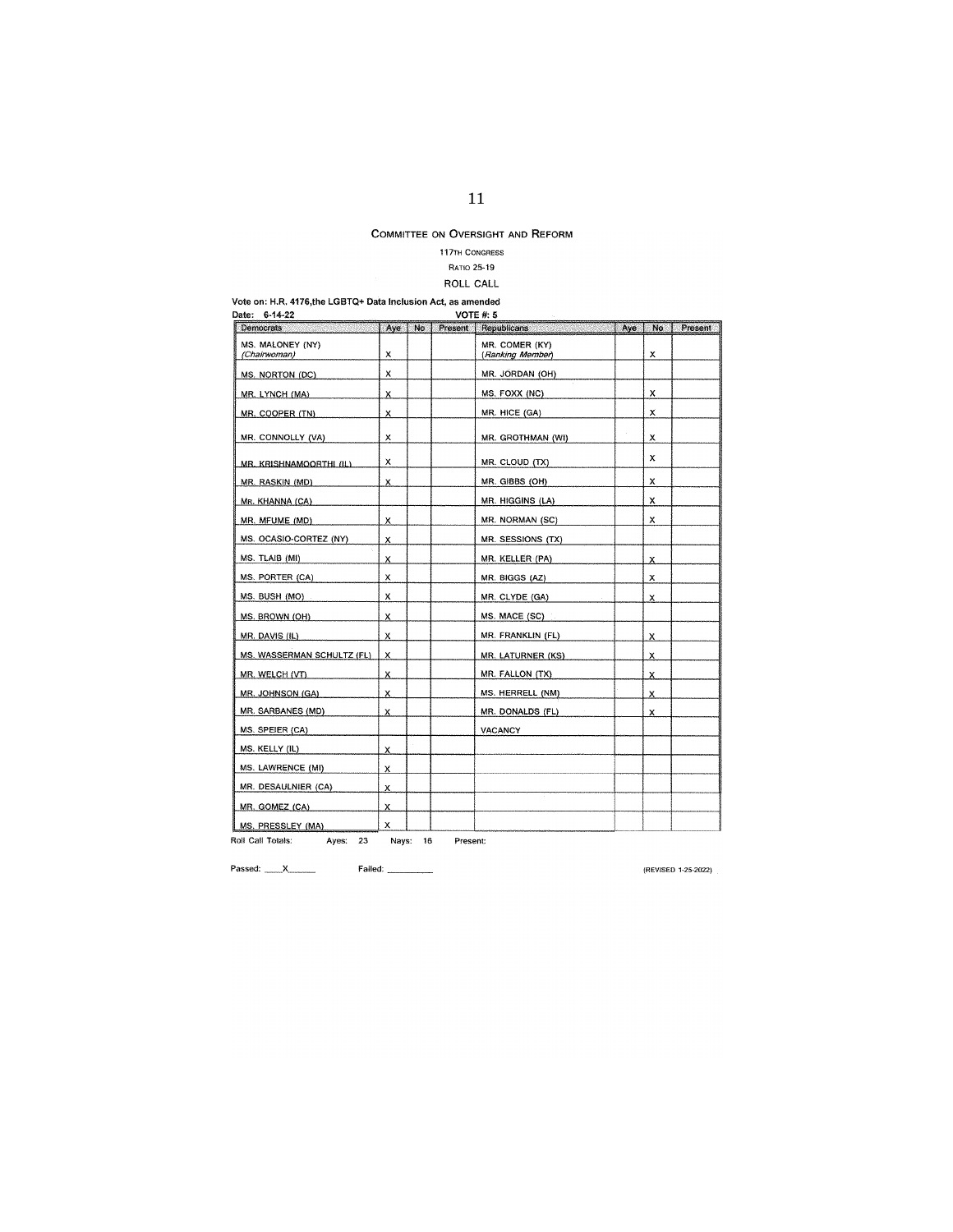### EXPLANATION OF AMENDMENTS

During Committee consideration of the bill, Chairwoman Maloney (D–NY), offered an amendment in the nature of a substitute (ANS) to include intersex persons by requiring data collection for variations in sex characteristics, which means a physical trait present at birth or naturally occurring at a later time, that differs from normative expectations for male and female bodies. The definitions for sexual orientation and gender identity are also aligned to match current standards. The amendment would also update the name of the bill to the LGBTQI+ Data Inclusion Act. The Maloney ANS was adopted by voice.

Representative Biggs (R–AZ) offered an amendment to the ANS that would have required the collection of citizenship status.

Representative Cloud (R–TX) offered one amendment to the ANS that would have taken several exclusionary changes to the bill intended to undermine its intent, including the addition of definitions for "female" and "male", and "sex." Rep. Cloud offered a second amendment to the ANS that would have added significant unnecessary reporting burdens for both families and federal agencies.

Representative Grothman (R–WI) offered an amendment to the ANS that would have prohibited the collection of sexual orientation and gender identity information from a minor or the parent or guardian of a minor.

### LIST OF RELATED COMMITTEE HEARINGS

In accordance with section 103(i) of H. Res. 6, the Committee held a hearing to consider topics addressed in the legislation on April 7, 2022.

## STATEMENT OF OVERSIGHT FINDINGS AND RECOMMENDATIONS OF THE **COMMITTEE**

In compliance with clause  $3(c)(1)$  of rule XIII and clause  $(2)(b)(1)$ of rule X of the Rules of the House of Representatives, the Committee's oversight findings and recommendations are reflected in the Background and Need for Legislation.

## STATEMENT OF GENERAL PERFORMANCE GOALS AND OBJECTIVES

In accordance with clause  $3(c)(4)$  of rule XIII of the Rules of the House of Representatives, the Committee's performance goal or objective of this bill is to improve federal population surveys by requiring the collection of voluntary, self-disclosed information on sexual orientation and gender identity in certain surveys, and for other purposes.

### APPLICATION OF LAW TO THE LEGISLATIVE BRANCH

Section 102(b)(3) of Public Law 104–1 requires a description of the application of this bill to the legislative branch where the bill relates to the terms and conditions of employment or access to public services and accommodations. This bill, the LGBTQI+ Data Inclusion Act, does not relate to employment or access to public services and accommodations.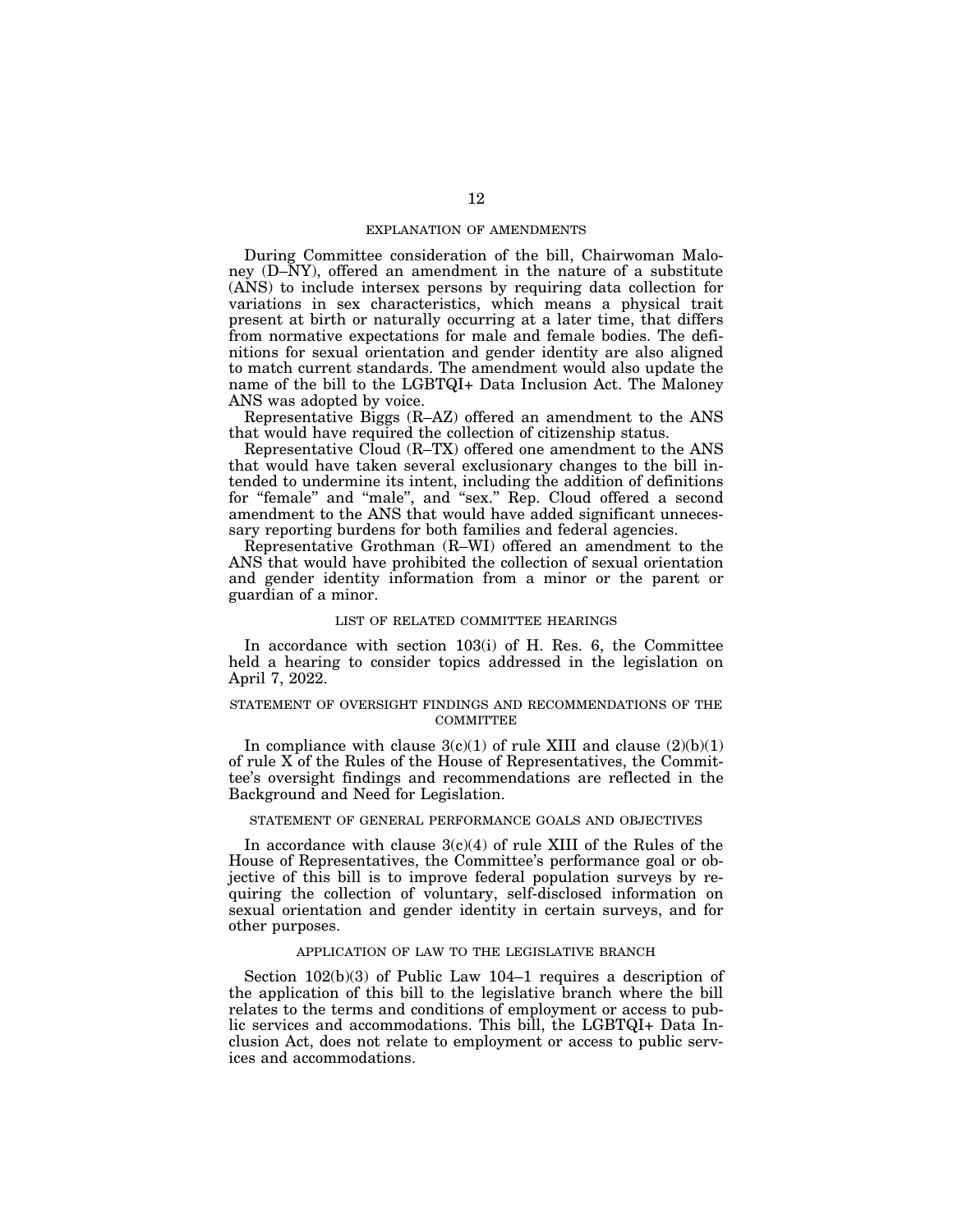## DUPLICATION OF FEDERAL PROGRAMS

In accordance with clause  $2(c)(5)$  of rule XIII no provision of this bill establishes or reauthorizes a program of the federal government known to be duplicative of another federal program, a program that was included in any report from the Government Accountability Office to Congress pursuant to section 21 of Public Law 111–139, or a program related to a program identified in the most recent Catalog of Federal Domestic Assistance.

### DISCLOSURE OF DIRECTED RULE MAKINGS

This bill does not direct the completion of any specific rule makings within the meaning of section 551 of title 5, United States Code.

### FEDERAL ADVISORY COMMITTEE ACT

The Committee finds that the legislation does not establish or authorize the establishment of an advisory committee within the definition of Section 5(b) of the appendix to title 5, United States Code.

### UNFUNDED MANDATES STATEMENT

The Committee has requested, but not yet received, a cost estimate from the Congressional Budget Office.

### EARMARK IDENTIFICATION

This bill does not include any congressional earmarks, limited tax benefits, or limited tariff benefits as defined in clause 9 of rule XXI of the House of Representatives.

## COMMITTEE ESTIMATE

The Committee has requested, but not yet received, a cost estimate from the Congressional Budget Office.

## CHANGES IN EXISTING LAW MADE BY THE BILL, AS REPORTED

H.R. 4176, the LGBTQI+ Data Inclusion Act makes no changes to existing law.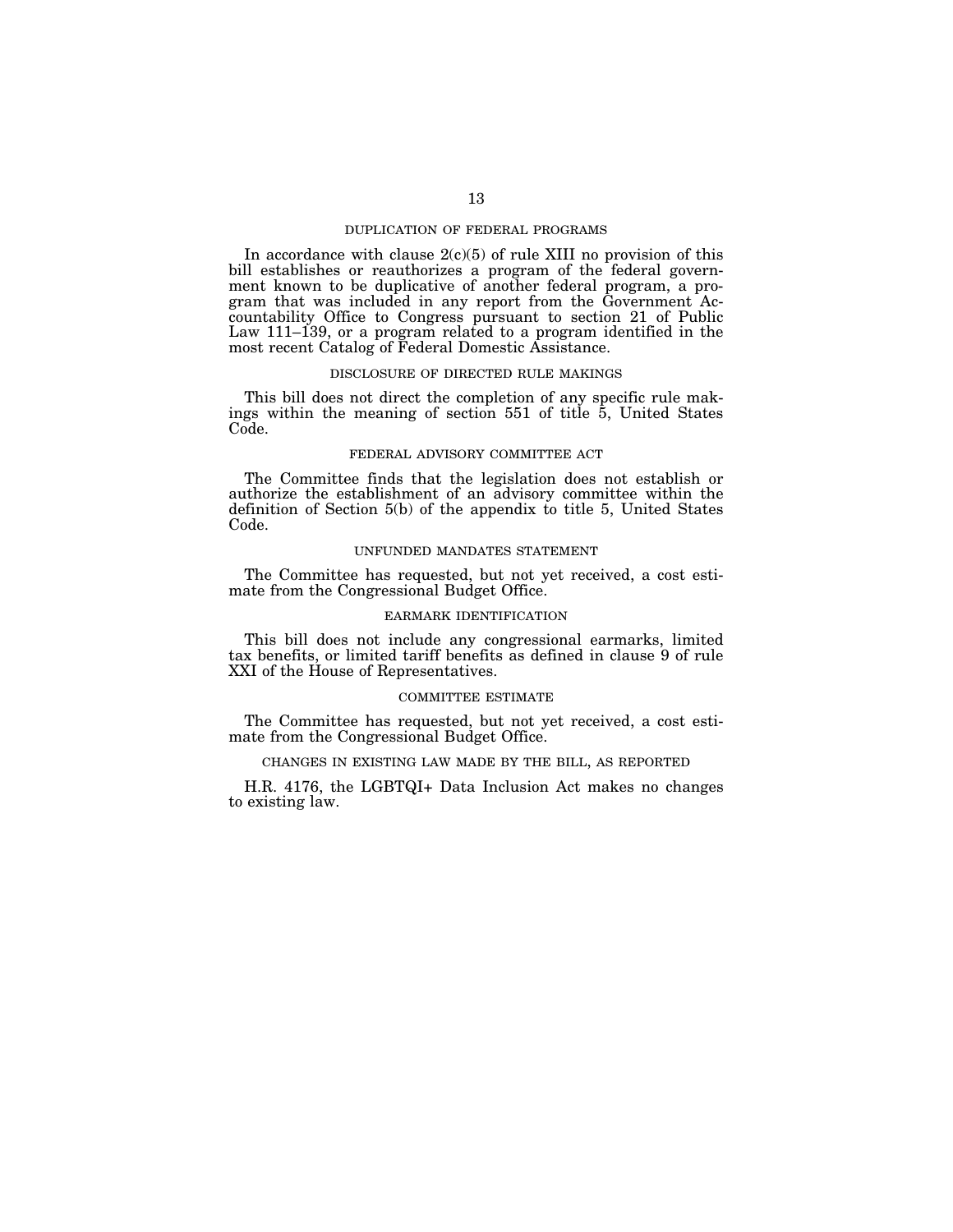## MINORITY VIEWS

Committee Republicans oppose H.R. 4176. This legislation requires the federal government to collect data on Americans' sexual preferences, gender identity, and gender expression. More specifically, federal agencies must review existing surveys to determine which ones do not capture this information; if they do not, agencies must include sensitive and intrusive questions to capture it. The bill also requires agencies' survey reports include demographic data on sexual orientation and gender identity, defining "gender identity,'' ''sexual orientation,'' and ''variations in sex characteristics.'' The bill raises major privacy issues and lacks basic protections, including preventing these questions from being directed to children or preventing parents or guardians from characterizing children as falling into one of the targeted groups.

I. THIS BILL REQUIRES FEDERAL AGENCIES TO COLLECT SENSITIVE DATA ON AMERICANS, MAKING SUCH INFORMATION VULNERABLE TO POTENTIAL COMPROMISE, DATA LEAKS, AND HACKS

The U.S. government has no business collecting data on Americans' ''sexual orientation'' or ''gender identity.'' While Democrats argue responding to such questions would be optional under the bill, their presence on a federal survey is likely to pressure respondents into answering them. Furthermore, the bill allows respondents to provide false answers to these questions, so it is likely some may perceive a certain benefit in claiming to belong to a perceived 'protected' demographic category. And notably, Committee Democrats have failed to provide a compelling rationale for collecting such information on all federal surveys. While Democrats have said this information is needed to potentially ''expand needed funding and programmatic services'' for the effected population, this is an amorphous and ill-defined need.1 It still begs the question as to how such information collections will be used and what funding Democrats think is needed. We should be alarmed by this attempt to mandate the federal government collect such sensitive and private information from Americans. This bill would apply broadly across the more than 130 individual surveys, to include those related to the Census, that agencies conduct to measure important topics like the socio-economic makeup of American households, U.S. business employment rates and income data, public pensions, national prisoner statistics, and housing vacancies. The bill also requires all agencies to publish reports with this collected data, regardless of the reliability or validity of the collected information.

<sup>1</sup>Press Release, *During Pride, Oversight Committee Passes Historic Legislation to Ensure Federal Data Inclusive of LGBTQI+ Communities*, Committee on Oversight & Reform Democrats Press Office (June 14, 2022).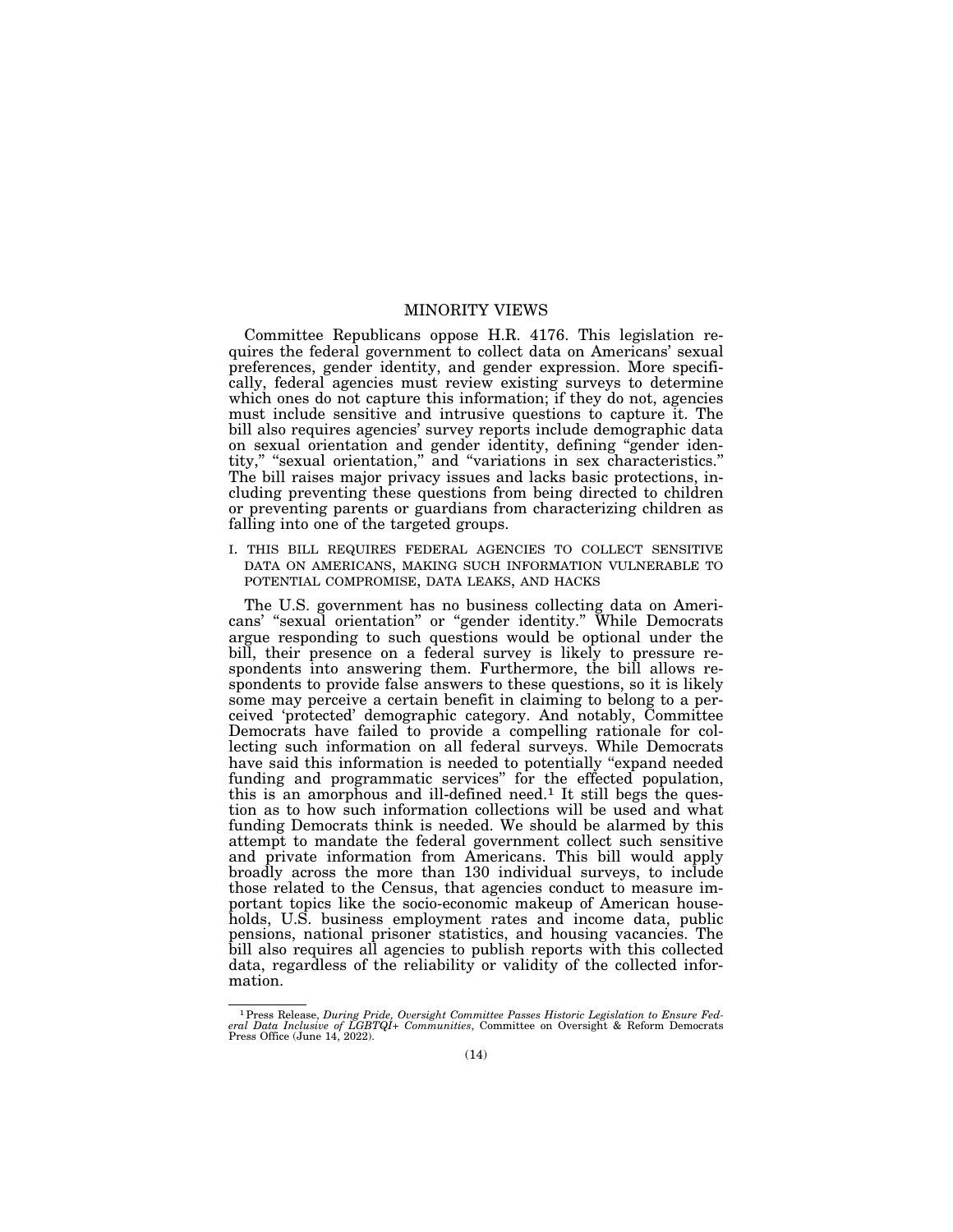In fact, one wonders why Committee Democrats believe such information should be collected at all when questioning someone on their sexual orientation is illegal, particularly in an employment context. Title VII of the Civil Rights Act of 1964 protects against employment discrimination due to sex, interpreted by the Supreme Court to afford protections on the basis of sexual orientation and gender identity. In fact, H.R. 4176 will likely require federal employers, who participate in federally administered demographic and economic surveys, to provide their employees' private information regarding the traits targeted by this bill.

Finally, federal agencies continue to suffer from weak data security. From IRS employee(s) leaking tax returns to the press to China hacking the Office of Personnel Management's background investigation files, federal agencies have failed to protect some of the most personal and sensitive information. Americans are therefore rightly concerned about the federal government's collection, handling, and use of personal information.<sup>2</sup> By collecting personal information on Americans' sexual orientation and gender identity, the federal government puts at risk data that can be misused by our adversaries, malicious actors, and even political opponents. Congress should not exacerbate current data privacy and confidentiality risks, especially where Democrats have failed to provide any tangible policy benefits.

II. THIS LEGISLATION HAS FAILED BEFORE, BUT DEMOCRATS CONTINUE TO PUSH THEIR DIVISIVE ''WOKE'' AGENDA ONTO THE AMERICAN PEOPLE

This bill is identical to previous bills that failed to advance through Congress.3 Despite prior failures, House Democrats continue to waste time on their social agenda while ignoring crises that impact all Americans. This Committee and the Congress should be focused on addressing crippling inflation, increasing gas prices, supply chain disruptions, an unsecured southern border, growing national security threats from our adversaries, a rising national crime wave, a botched withdrawal from Afghanistan during which brave Americans and our allies died and/or were abandoned, and consistently misguided and freedom-eroding COVID–19 pandemic policies that have further grown government overreach into every aspect of Americans' lives.

Rather than working toward solutions for all Americans, Democrats have once again chosen to focus on identity politics with a blatant attempt to further classify, categorize, and ultimately divide the American people. The vast majority of Americans want to live in peace with their neighbors and have an equal chance to pursue the American dream. This bill provides no benefit except to

<sup>2</sup> Brooke Auxier, et al., *Americans and Privacy: Concerned, Confused and Feeling Lack of Control Over Their Personal Information*, PEW RESEARCH CENTER (Nov. 15, 2022), *available at*  https://www.pewresearch.org/internet/2019/11/15/americans-and-privacy-concerned-confused-and-<br>feeling-lack-of-control-over-their-personal-information/.<br>- <sup>3</sup> "LGBTQ" stands for lesbian, gay, bisexual, transgender and queer

<sup>116</sup>th Congress, House and Senate lawmakers added the letter "Q" to the bill title. H.R. 4176;<br>S. 2287; H.R. 3509, 116th Cong. (2019); S. 1980, 116th Cong. (2019); H.R. 3273, 115th Cong.<br>(2017); S. 1570, 115th Cong. (2017);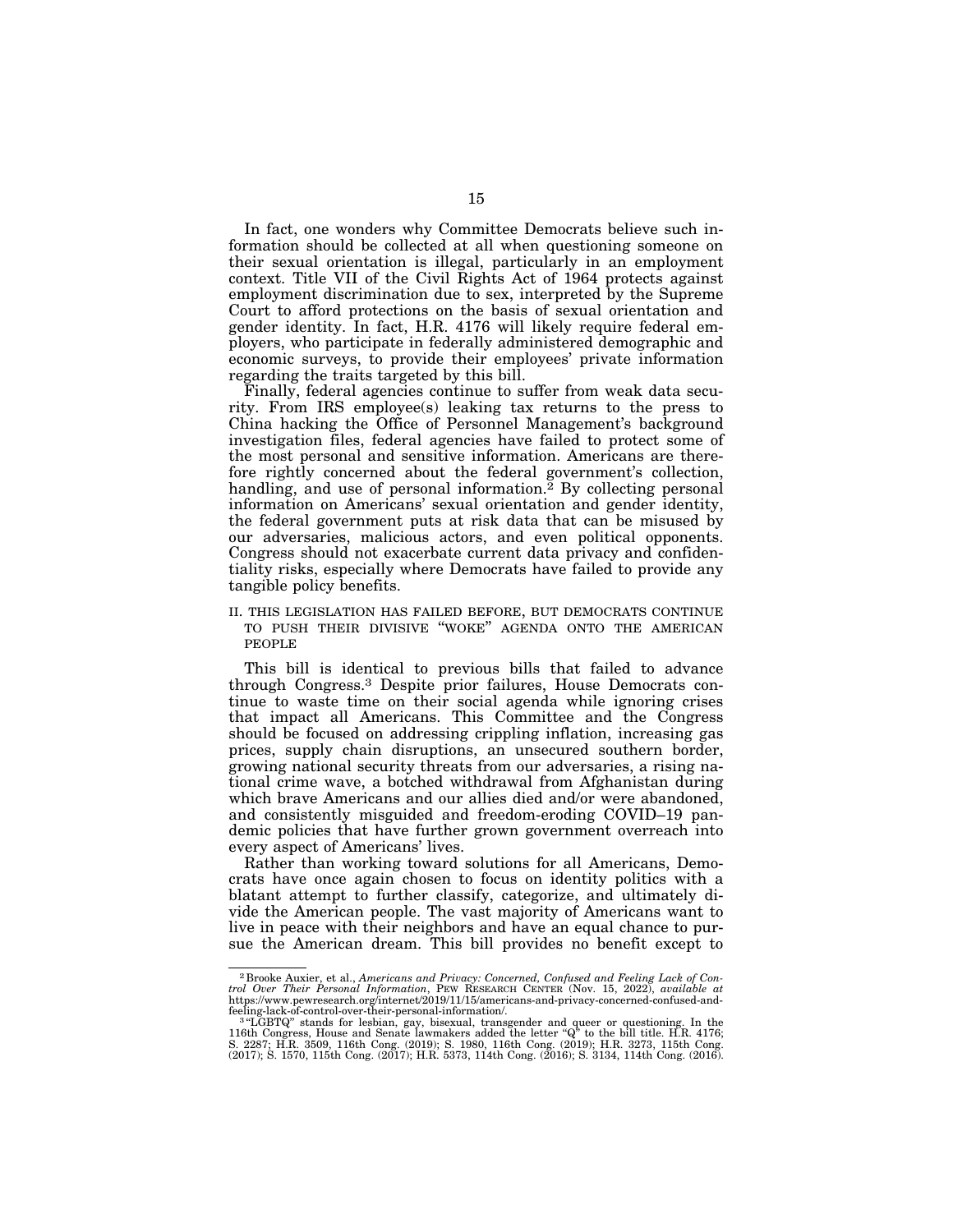support President Biden's divisive diversity, equity, and inclusion agenda.4

III. COMMITTEE DEMOCRATS REJECTED REPUBLICANS' AMENDMENTS ADDRESSING THE BILL'S SEXUALIZATION OF CHILDREN, FAILURE TO DEFINE BASIC TERMS LIKE ''MALE'' AND ''FEMALE,'' AND LACK OF KEY SURVEY QUESTIONS ON U.S. CITIZENSHIP

During the Committee's markup, multiple Republican Members proposed common-sense and reasonable amendments. Rep. Andy Biggs (R–AZ) offered an amendment that would have added U.S. citizenship to the list of federal survey questions. This is a basic question and has specific relevance to the Census, which H.R. 4176 covers. Committee Republicans believe that including illegal immigrants in the apportionment counts, which are based on the Census, dilutes the votes of American citizens. Likewise, the governance of our federal agency missions and programs should be based on the number of American citizens, not illegal immigrants. Committee Democrats' rejection of this amendment further illustrates their willingness to ignore the crisis on the southern border, however and whenever possible.

Rep. Michael Cloud (R–TX) offered an amendment to define "male," "female," and "sex." These terms are used throughout the legislation, yet Democrats were unwilling (or unable) to define basic and widely accepted biology terms. Moreover, since the bill includes troubling language allowing observers or proxies to answer survey questions on behalf of someone else, Mr. Cloud offered a second privacy-enhancing amendment seeking to require questions be answered directly by respondents, not third parties who would be providing guesses. Democrats unanimously rejected both amendments.

Finally, Rep. Glenn Grothman (R–WI) offered an amendment to exclude minors from being subjected to federal survey questions asking about their sexual orientation and gender identity. Rather than ensuring the bill avoids confronting minors with sexually oriented subject matter, Committee Democrats chose to reject Mr. Grothman's amendment.

Finally, a bill with such weighty privacy concerns deserves a dedicated Committee legislative hearing to fully understand the bill's potential benefits, risks, and technical feasibility.<sup>5</sup> In fact, House Rule XIII requires a legislative hearing before this bill can be reported to the full House. No such hearing was held. The Committee Democrats claim the April 7, 2022, Subcommittee on Civil Right and Civil Liberties hearing entitled ''Free Speech Under Attack: Book Bans and Academic Censorship'' met this hearing requirement.6 That hearing, however, was not related to this bill. In

<sup>&</sup>lt;sup>4</sup>The White House, Fact Sheet, *The Biden-Harris Administration Champions LGBTQ+ Equality and Marks Pride Month (June 1, 2021), <i>available at* https://www.whitehouse.gov/briefing-room/statements-releases/2021/06/01/factequality-and-marks-pride-month/; The White House, Fact Sheet, *Biden-Harris Administration Advances Equality and Visibility for Transgender Americans* (Mar. 31, 2022), *available at*  https://www.whitehouse.gov/briefing-room/statements-releases/2022/03/31/fact-sheet-biden-harris-administration-advances-equality-and-visibility-for-transgender-americans. 5 House Rule XIII.

<sup>6</sup>*Free Speech Under Attack: Book Bans and Academic Censorship: Hearing Before the H. Comm. on Oversight and Reform Subcommittee on Civil Rights and Civil Liberties*, 117th Cong. (Apr. 7, 2022).